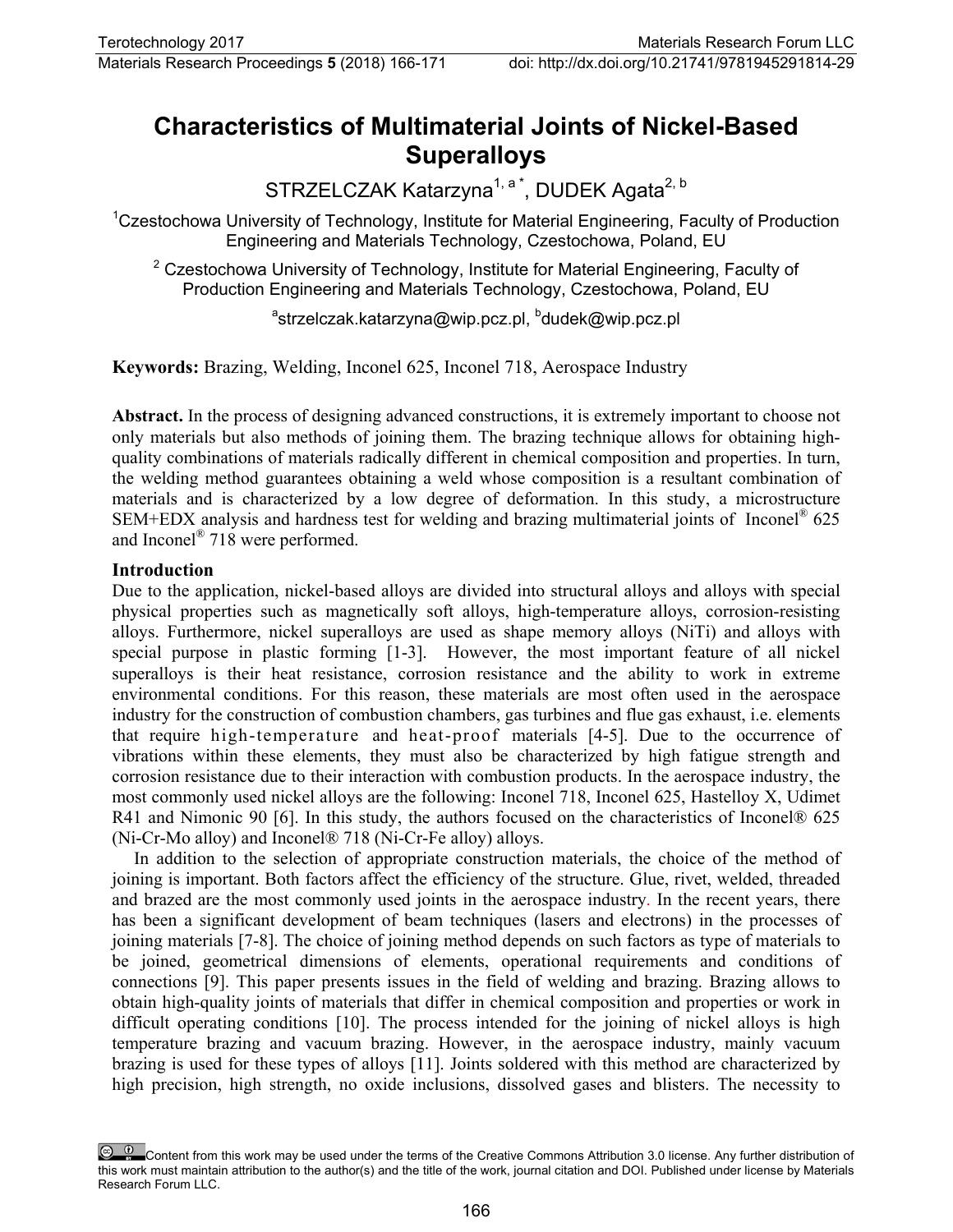maintain a gap between the brazed elements and conducting the process in a vacuum furnace constitute limitations of this method. [12].

In the electron beam welding technique, the diffusion processes in the weld pool and mixing of molten nickel- based superalloys (Inconel 625 and Inconel 718) lead to the homogenization of the chemical composition of the liquid metal. During the solidification of the weld metal, the segregation of niobium and molybdenum occurs, which leads to the formation of eutectics at 1150°C and 1250°C. As a result of the eutectic formation taking place at 1150°C, austenite, brittle and intemetallic Laves phase are formed [13], while at the temperature of 1250°C niobium carbide and austenite are formed. The presence of carbides and the Laves phase leads to deterioration of crack resistance and plasticity of the material. Susceptibility to cracking during solidification as well as fracture cracks increases [14-16]. In order to reduce the impact of these phenomena, an oscillated electron beam is used instead of an unoscillated one during the welding process. Such a solution results in a faster cooling rate of the weld, and thus less niobium segregation and a smaller volume of the Laves phase. The finer, unrelated particles of the Laves phase, the better the properties of the welds [17].

### **Materials and methods**

The research was carried out for specimens of welded and brazed Ni-based superalloys – Inconel® 625 and Inconel® 718. Compositional specification of both Inconel superalloys is included in Figure 1.



*Fig. 1. Chemical composition of Inconel® 718 and Inconel® 625 (in wt. %).*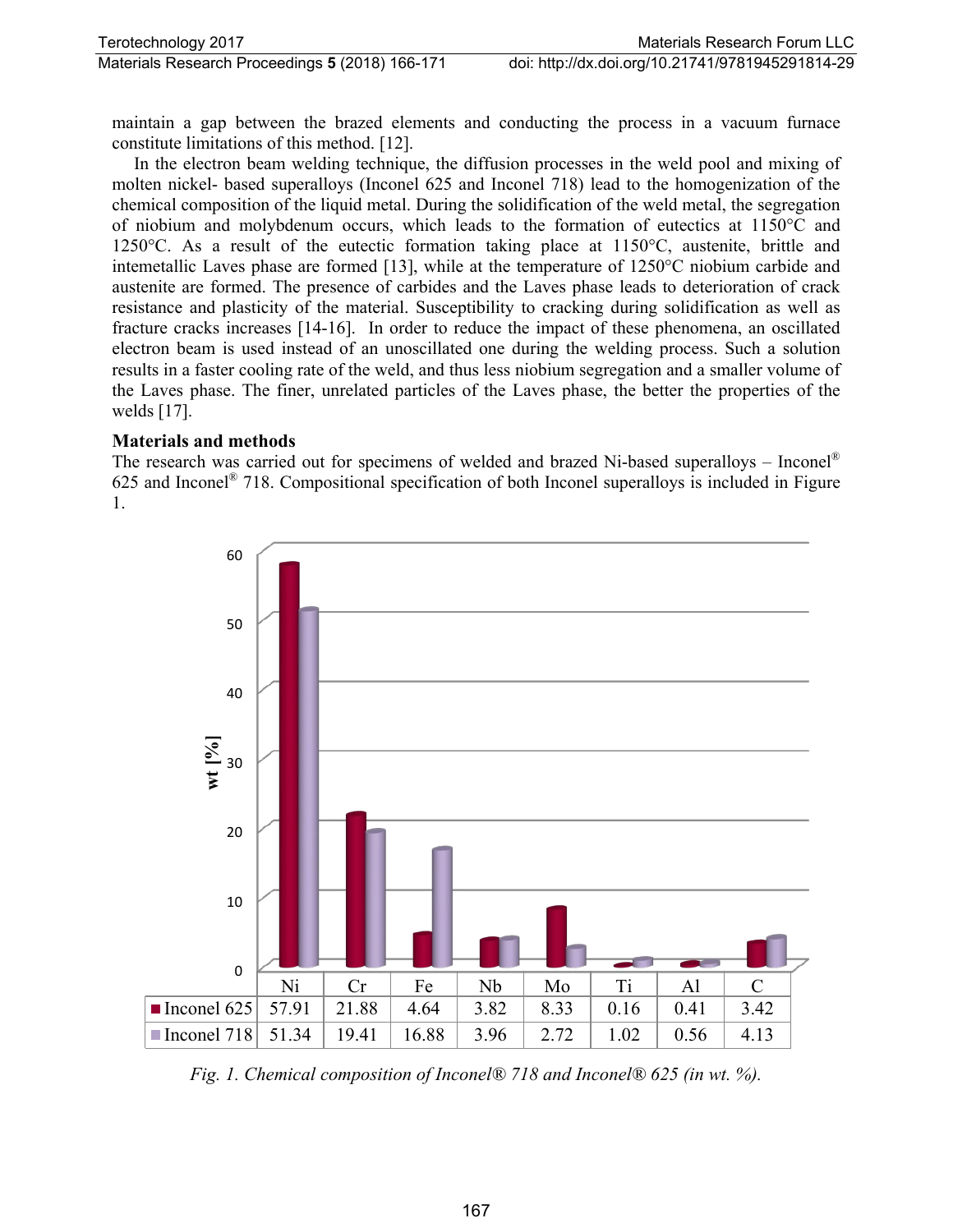Inconel® 625 in the form of a tube was brazed into a hole made in an Inconel® 718 plate. The surface of the materials was cleaned and chemically degreased. The solder consisted of 20% nickel and 80% gold. The brazing process was carried out in a vacuum oven. The multimaterial weld was obtained by oscillated electron beam welding, as a result of welding of two plates. The structure and shape of the joints were determined using an Olympus SZ61 stereoscopic microscope. Microstructural investigations were performed using an Axiovert 45 optical microscope and a Joel JSM 5400 scanning electron microscope with an EDS analyzer. A Vickers microhardness tester Shimadzu HMV-G -21DT with the load of 980.7 mN was used for the specimens.

#### **Results and discussion**

The stereoscopic images of welded and soldered multimaterial joints are shown in Figures 2a and 2b respectively.





*Fig. 2. a) stereoscopic image of the welded joint b) stereoscopic image of the brazed joint*

In the image of the weld joint, the lack of the flash weld, crystallization cracks and microcracks in the Heat-Affected-Zone (HAZ) are evident, while in the case of the brazed joint, there is no dissolution of solder, cracks and porosity.

The microstructure of the parent metal Inconel® 625 is presented in Figure 3. In some grains, annealing twins are present, which is a characteristic defect for metals and alloys with a face centered cubic structure. The microstructure of the second native material Inconel® 718 is characterized by fine graining and the presence of the  $\delta$  phase. The precipitation of the  $\delta$  phase is always preceded by the precipitation of the  $\gamma$ " phase. Due to the fact that niobium is the main component of both phases, the increase of the  $\delta$  phase takes place with the  $\gamma$ " phase depletion. Therefore, the presence of the  $\delta$ phase causes loss of hardenability of the alloy.





*Fig. 3. The microstructure of a) Inconel® 625 b) Inconel® 718*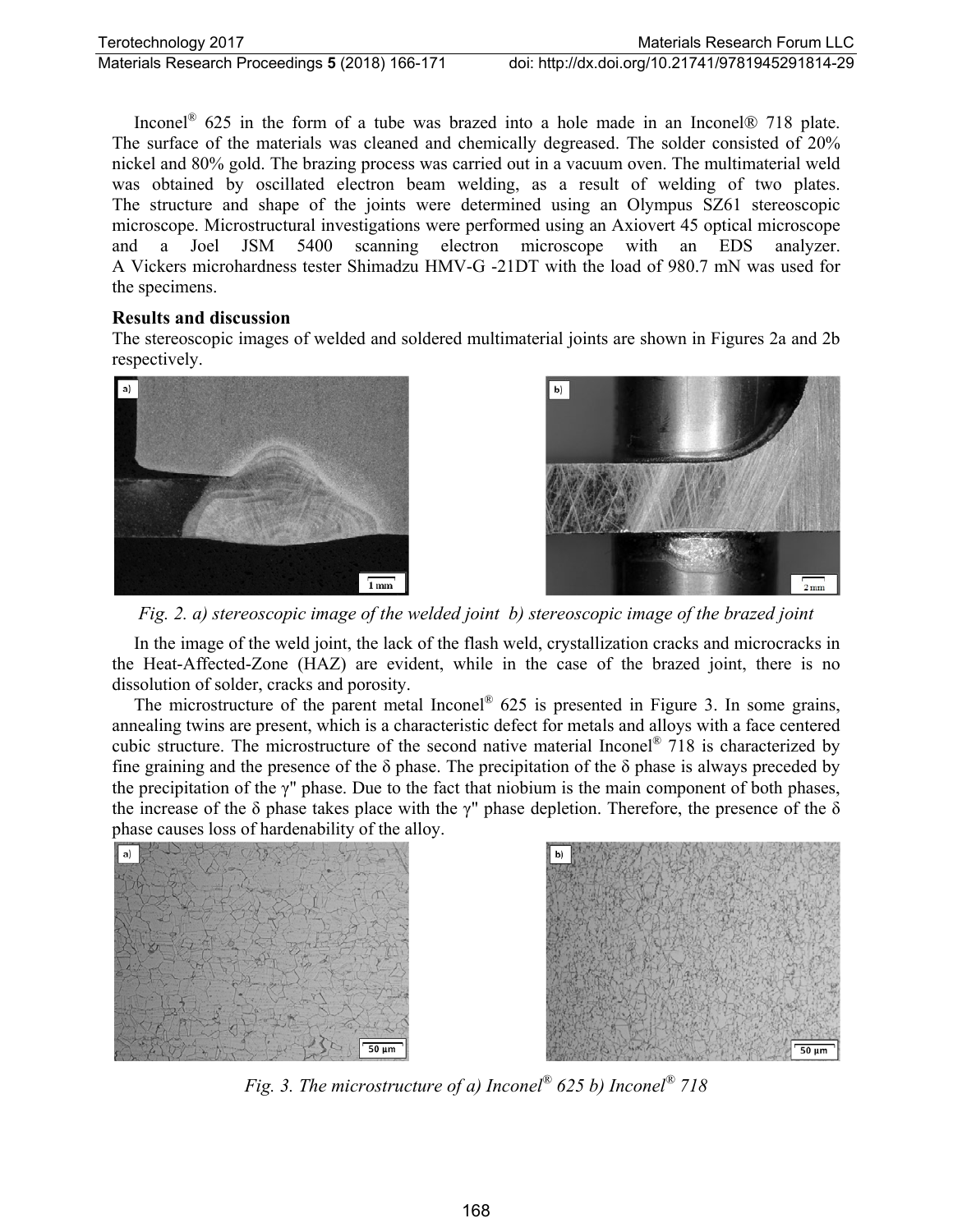Using a scanning electron microscope, a linear EDS analysis of both connections was made. The points in which the measurement was made are marked with points in the microstructural images. In each case, 11 points were taken into account for the analysis (Figure 4).





*Fig. 4. The microscopic image of a) weld joint b) brazed joint. The place of performance of SEM / EDS analysis are indicated in the figure points.*



*Fig.5. Diagram of linear SEM / EDS analysis of a) brazed joint b) weld joint*

In the brazing process, iron, chromium and molibdenum diffused into the solder consisting of 80% Au and 20% Ni (Figure 5). The average molybdenum content in the solder is 4.91%, chromium - 1.83% and iron - 0.78%. The presence of gold in parent materials after the soldering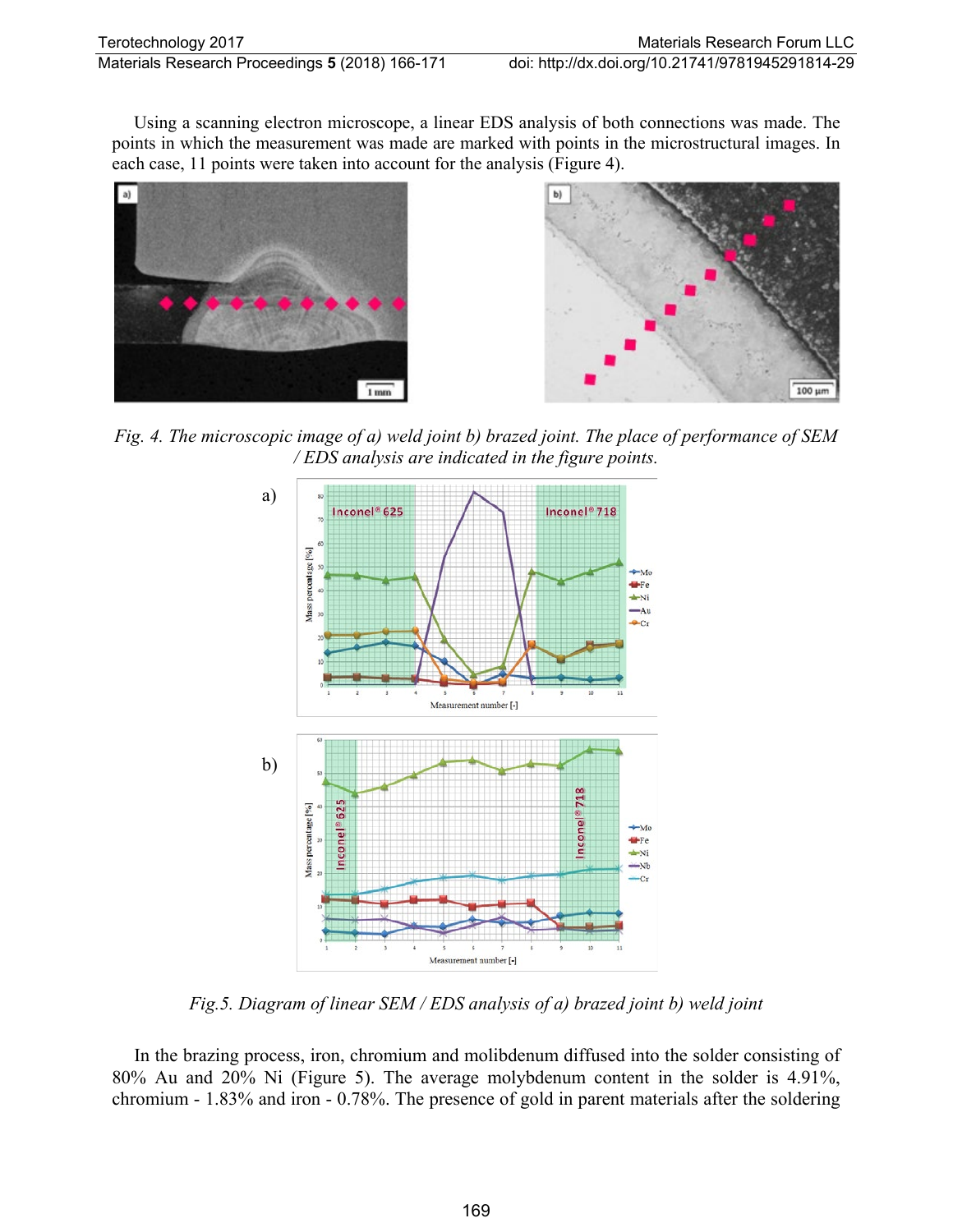process is not revealed. In the case of electron beam welding, the composition of the welded joint is a resultant combination of nickel superalloys.

The hardness of parent materials and multimaterial joints was measured using the Vickers method (Figure 6).



## *Fig. 6. Average hardness of parent materials and multimaterial joints*

For each joint, Inconel® 718 is the material with the highest hardness value. The brazed joint has the lowest hardness value compared to the parent materials. This value is the result of only the joining of nickel superalloys with the use of a solder of a different composition. However, the weld has an intermediate value between the parent materials. The test hardness for the weld revealed that its hardness is the resultant value for individual hardness of the joined materials.

#### **Conclusion**

The brazed joint is characterized by the lack of solder dissolution, cracks and porosity, whereas in the welded joint, no defects such as flash weld, crystallization cracks and microfissuring in the Heat-Affected-Zone are revealed.

The linear SEM/EDS analysis conducted for both joints indicated the presence of diffusion phenomena of molybdenum, chromium, and iron into the structure of the brazed joint. The structure of the electron beam welding joint is a result of a combination of parent materials and diffusion phenomena is not observed.

The Vickers hardness test proved that Inconel<sup>®</sup> 718 has the highest hardness value. The brazed joint has a lower hardness value than parent materials, because only the phenomenon of joining with the solder occurs. The weld connection is characterized by an indirect value of strength properties with reference to the parent materials.

#### **References**

- [1] F. C. Campbell, Element of Metallurgy and Engineering Alloys, ASM International, 2008.
- [2] X.X. Xing, X.J. Di, B.S. Wang, The effect of post-weld heat treatment temperature on the microstructure of Inconel 625 deposited metal, J. Alloys Compd. 593 (2014) 110-116. https://doi.org/10.1016/j.jallcom.2013.12.224